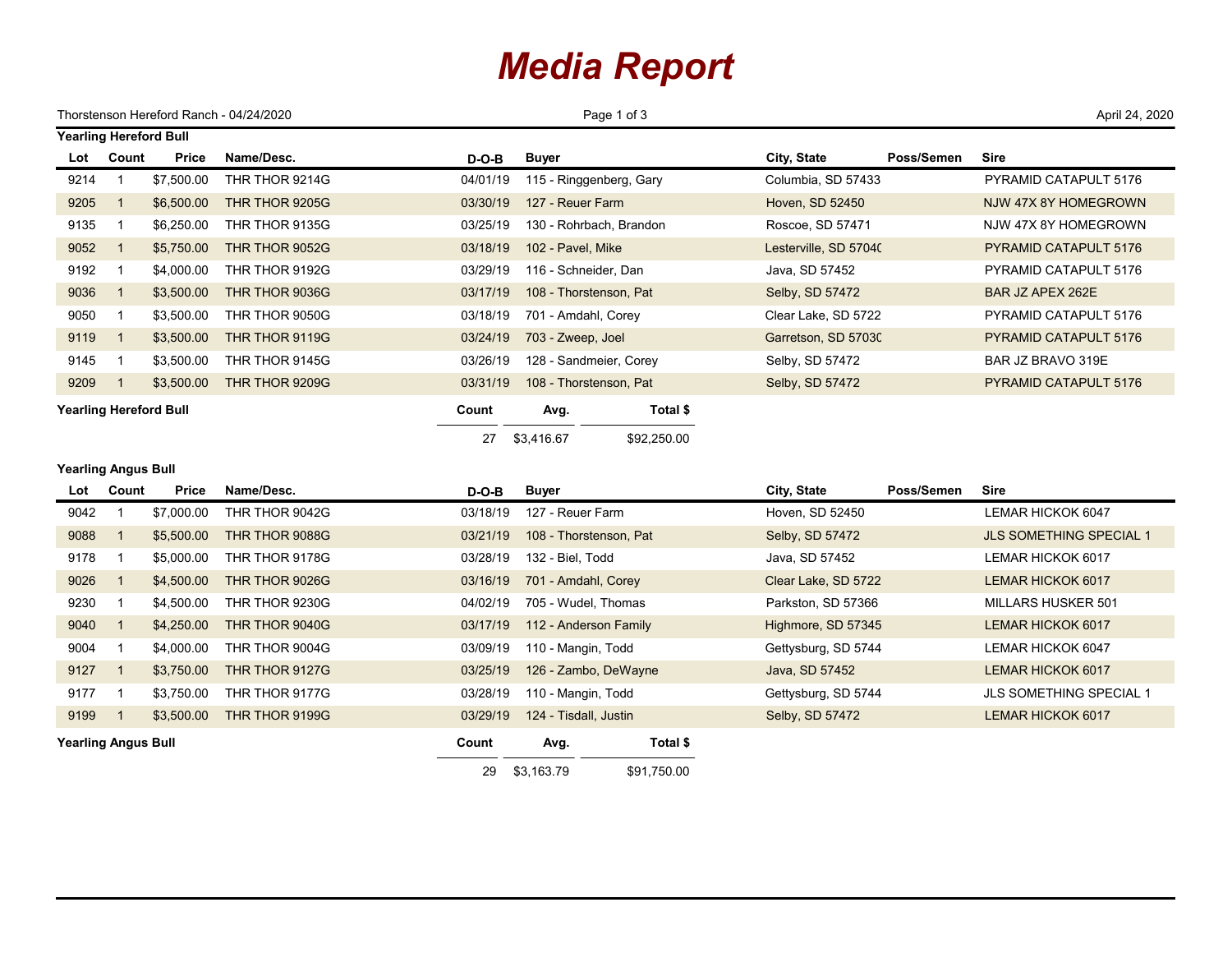## *Media Report*

| Thorstenson Hereford Ranch - 04/24/2020 |                                   |              |                    | Page 2 of 3 |                         |             |                     | April 24, 2020 |                               |  |
|-----------------------------------------|-----------------------------------|--------------|--------------------|-------------|-------------------------|-------------|---------------------|----------------|-------------------------------|--|
|                                         | <b>Registered Hereford Heifer</b> |              |                    |             |                         |             |                     |                |                               |  |
| Lot                                     | Count                             | Price        | Name/Desc.         | $D-O-B$     | <b>Buyer</b>            |             | City, State         | Poss/Semen     | <b>Sire</b>                   |  |
| 9015                                    |                                   | \$2,000.00   | THR THOR 9015G     | 03/14/19    | 900 - Fiedler, Collin   |             |                     |                | BAR JZ APEX 262E              |  |
| 9086                                    |                                   | \$1,900.00   | THR THOR 9086G     | 03/21/19    | 708 - Pack, Shawna adam |             | Dorrance, KS 67634  |                | THR THOR 5060C                |  |
| 9295                                    |                                   | \$1,800.00   | THR THOR 9295G     | 04/19/19    | 104 - Mader Farms       |             | Maple Grove, MN 55. |                | NJW 47X 8Y HOMEGROWN          |  |
| 9198                                    | $\overline{1}$                    | \$1,700.00   | THR THOR 9198G     | 03/29/19    | 708 - Pack, Shawna adam |             | Dorrance, KS 67634  |                | <b>BAR JZ APEX 262E</b>       |  |
| 9221                                    |                                   | \$1,600.00   | THR THOR 9221F     | 04/01/19    | 104 - Mader Farms       |             | Maple Grove, MN 55. |                | NJW 47X 8Y HOMEGROWN          |  |
| 9267                                    | $\overline{1}$                    | \$1,600.00   | THR THOR 9267G     | 04/11/19    | 706 - Hennebold, Luke   |             | Winner, SD 57580    |                | PYRAMID DOMINO 6107           |  |
| 9240                                    |                                   | \$1,500.00   | THR THOR 9240G     | 04/05/19    | 708 - Pack, Shawna adam |             | Dorrance, KS 67634  |                | NJW 47X 8Y HOMEGROWN          |  |
| 9262                                    |                                   | \$1,500.00   | THR THOR 9262G     | 04/09/19    | 703 - Zweep, Joel       |             | Garretson, SD 57030 |                | BAR JZ BRAVO 319E             |  |
| 9280                                    |                                   | \$1,500.00   | THR THOR 9280G     | 04/15/19    | 707 - Mikel, Jeff       |             | Pierre, SD 57501    |                | <b>BAR JZ FEDERALIST 106D</b> |  |
| 9290                                    |                                   | \$1,500.00   | THR THOR 9290G     | 04/18/19    | 706 - Hennebold, Luke   |             | Winner, SD 57580    |                | <b>BAR JZ FEDERALIST 106D</b> |  |
| <b>Registered Hereford Heifer</b>       |                                   |              |                    | Count       | Avg.                    | Total \$    |                     |                |                               |  |
|                                         |                                   |              |                    | 15          | \$1,570.00              | \$23,550.00 |                     |                |                               |  |
| <b>Angus Heifers</b>                    |                                   |              |                    |             |                         |             |                     |                |                               |  |
| Lot                                     | Count                             | <b>Price</b> | Name/Desc.         | $D-O-B$     | <b>Buyer</b>            |             | City, State         | Poss/Semen     | <b>Sire</b>                   |  |
| 1A                                      | 19                                | \$1,275.00   | Angus Open Heifers |             | 701 - Amdahl, Corey     |             | Clear Lake, SD 5722 |                |                               |  |
| <b>Angus Heifers</b>                    |                                   |              |                    | Count       | Avg.                    | Total \$    |                     |                |                               |  |
|                                         |                                   |              |                    | 19          | \$1,275.00              | \$24,225.00 |                     |                |                               |  |